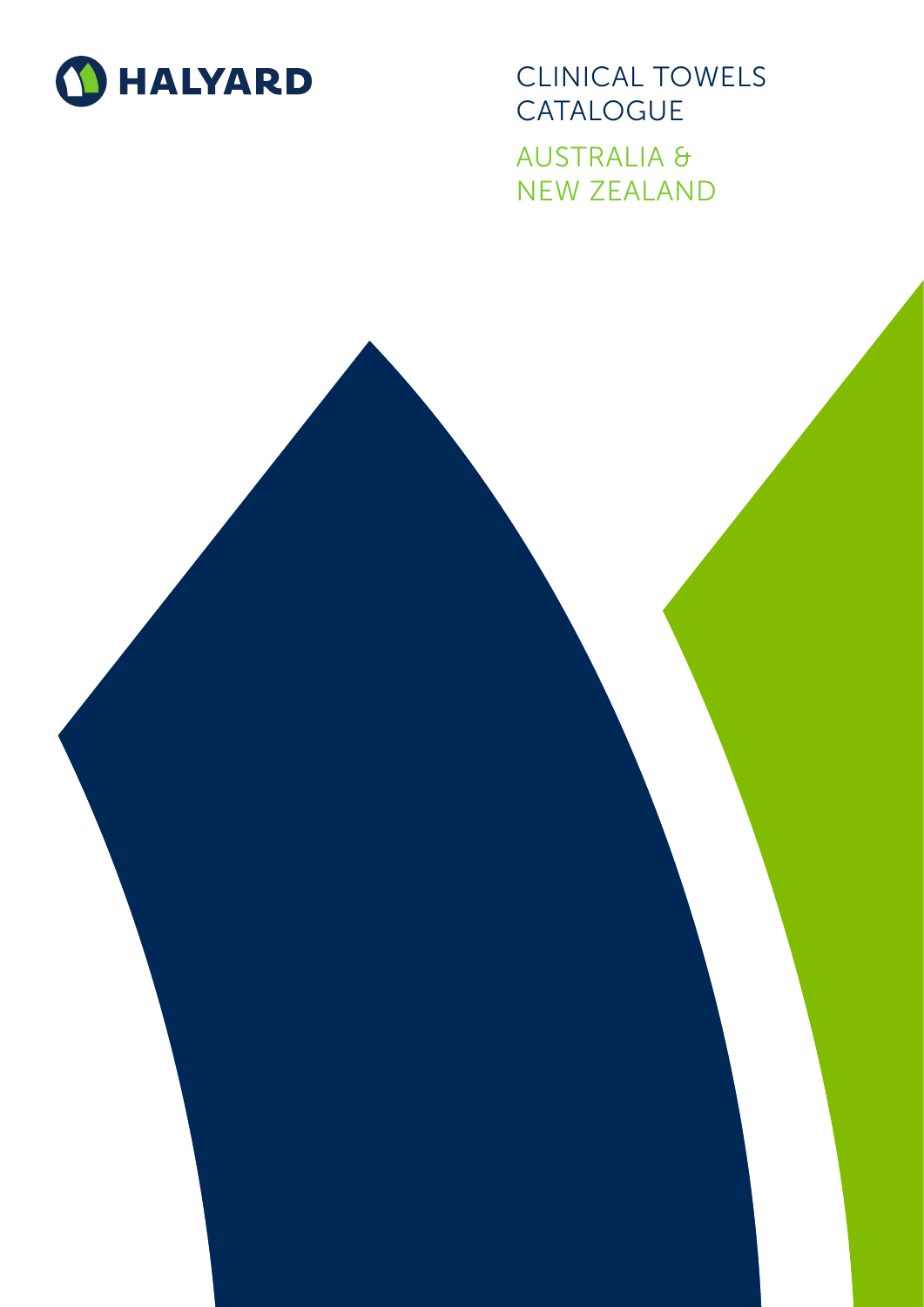# CLINICAL TOWELS



| Code | Size               | <b>Description</b>                          | <b>Packaging</b>                                                         |
|------|--------------------|---------------------------------------------|--------------------------------------------------------------------------|
| 6835 | $42cm \times 14cm$ | <b>ISOWIPE* Bactericidal Wipes Canister</b> | Eaches/Canister = $75$<br>Canisters/Case = $12$<br>Eaches/Case = $900$   |
| 6836 | $42cm \times 14cm$ | <b>ISOWIPE* Refill Pack</b>                 | Eaches/Refill = $75$<br>$Refills/Case = 12$<br>Eaches/Case = $900$       |
| 6837 | $21cm \times 14cm$ | <b>ISOWIPE* Minis Canister</b>              | Eaches/Canister = $150$<br>$Canisters/Case = 12$<br>Eaches/Case = $1800$ |
| 6838 | 21cmx14cm          | <b>ISOWIPE* Minis Refill Pack</b>           | Eaches/Refill = $150$<br>$Refills/Case = 12$<br>Eaches/Case = $1800$     |

4989 Stainless Steel Wall Bracket 1



| <b>O</b> HALYARD        |                 |
|-------------------------|-----------------|
|                         |                 |
| <b>WASHCLOTH EXTRA</b>  | <b>Hota</b> Hen |
| The Reusable Disposable |                 |

# HALYARD\* WASHCLOTH EXTRA

ISOWIPE\* BACTERICIDAL WIPES

• Kills Bacteria (S. aureus, E. coli, Ps. Aeruginosa, Pr. Vulgaris)

• Kills Fungi (Yeast and Mould) in 10 minutes

• Contains 70% Isopropyl Alcohol to provide hospital grade disinfection of clean surfaces

- Single patient use
- Soft on skin
- Strong wet or dry and ultra absorbent
- Resealable bags

| Code | Size        | <b>Description</b>       | Packaging          |
|------|-------------|--------------------------|--------------------|
| 2711 | 35cm x 40cm | HALYARD* Washcloth Extra | Eaches/Pack = $20$ |
|      |             |                          | Packs/Case = $30$  |

Eaches/Case = 600



### TERI\* WIPERS

- Individually folded
- Strong wet strength with scrim reinforcement

| Code | <b>Size</b>   | <b>Description</b>           | <b>Packaging</b>                                               |
|------|---------------|------------------------------|----------------------------------------------------------------|
| 4465 | 31.5cm x 34cm | TERI* Wipers Small           | Eaches/Pack = $100$<br>Packs/Case = $6$<br>Eaches/Case = $600$ |
| 4467 | 31.5cm x 34cm | TERI* Wipers Small Bulk Pack | Eaches/Pack = $450$                                            |
| 4466 | 31.5cm x 61cm | TERI* Wipers Large           | Eaches/Pack = $100$<br>Packs/Case = $6$<br>Eaches/Case = $600$ |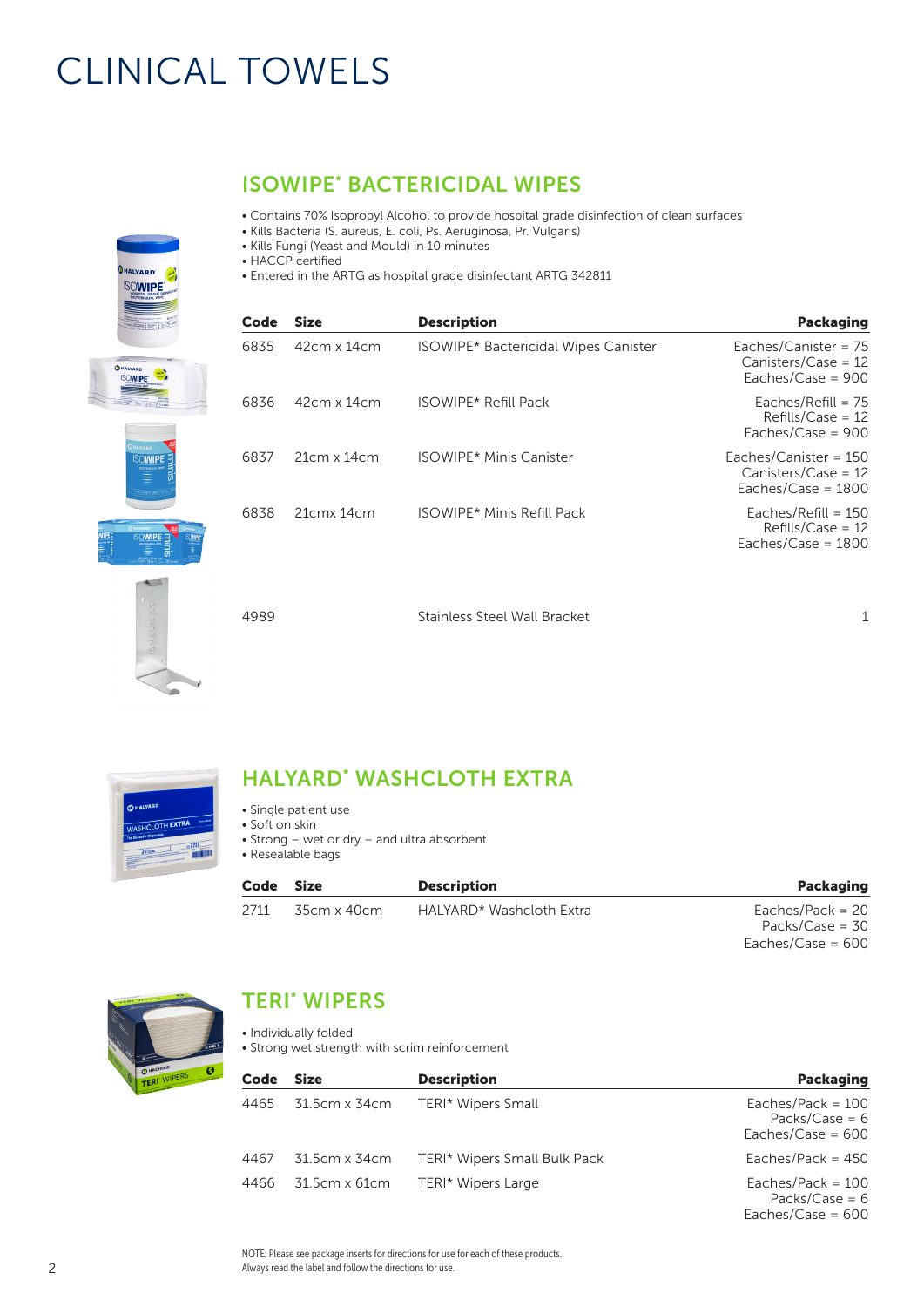# CLINICAL TOWELS



# TERI\* HYDRO ABSORBENT WIPERS

- Super absorbency
- Soft, cloth-like feel
- High strength • Tear-resistant
- Ultra-low linting

| Code | <b>Size</b>        | <b>Description</b>                 | <b>Packaging</b>                                              |
|------|--------------------|------------------------------------|---------------------------------------------------------------|
|      | 4476 32.5cm x 33cm | TERI* Hydro Absorbent Wipers Small | Eaches/Pack = $75$<br>Packs/Case = $6$<br>Eaches/Case = $450$ |
| 4478 | 32.5cm x 60cm      | TERI* Hydro Absorbent Wipers Large | Eaches/Pack = $75$<br>Packs/Case = $6$<br>Eaches/Case = $450$ |



## VERSA\* TOWEL

- Soft and bulky
- Crepe wadding provides excellent absorbency
- Strong even when wet
- 100 Sheets on perforated roll

| Code | <b>Size</b> | <b>Description</b>                      | <b>Packaging</b>  |
|------|-------------|-----------------------------------------|-------------------|
| 4210 |             | 24.5cm x 41.5cm VERSA* Towel Small      | Rolls/Case = $16$ |
| 4220 |             | 49cm x 41.5cm VERSA* Towel Large        | $Rolls/Case = 8$  |
| 7041 |             | White Plastic Dispenser Suits Code 4210 | 1                 |
| 7056 |             | White Plastic Dispenser Suits Code 4220 |                   |



# HALYARD\* ABSORBENT TRAY LINERS

- Super absorbency
- High strength
- Cut to suit sterilisation trays • Ultra-low linting

| Code | <b>Size</b>        | <b>Description</b>                    | <b>Packaging</b>                                               |
|------|--------------------|---------------------------------------|----------------------------------------------------------------|
| 4330 | 20cm x 24cm        | HALYARD* Absorbent Tray Liners Small  | Eaches/Pack = $124$<br>Packs/Case = $4$<br>Eaches/Case = $496$ |
| 4331 | $24cm \times 40cm$ | HALYARD* Absorbent Tray Liners Medium | Eaches/Pack = $75$<br>Packs/Case = $6$<br>Eaches/Case = $450$  |
| 4332 | 30cm x 50cm        | HALYARD* Absorbent Tray Liners Large  | Eaches/Pack = $75$<br>Packs/Case = $6$<br>Eaches/Case = $450$  |



## HALYARD\* NEUTRAL HAND WIPES

- Neutral ingredients to clean visibly soiled hands
- No alcohol
- No fragrance • Contains Vitamin E
- Resealable soft pack

| Code Size |                  | <b>Description</b>          | Packaging          |
|-----------|------------------|-----------------------------|--------------------|
|           | 8835 20cm x 20cm | HALYARD* Neutral Hand Wipes | Eaches/Pack = $15$ |
|           |                  |                             | Packs/Case = $40$  |

NOTE: Please see package inserts for directions for use for each of these products. Always read the label and follow the directions for use.

Eaches/Case = 600